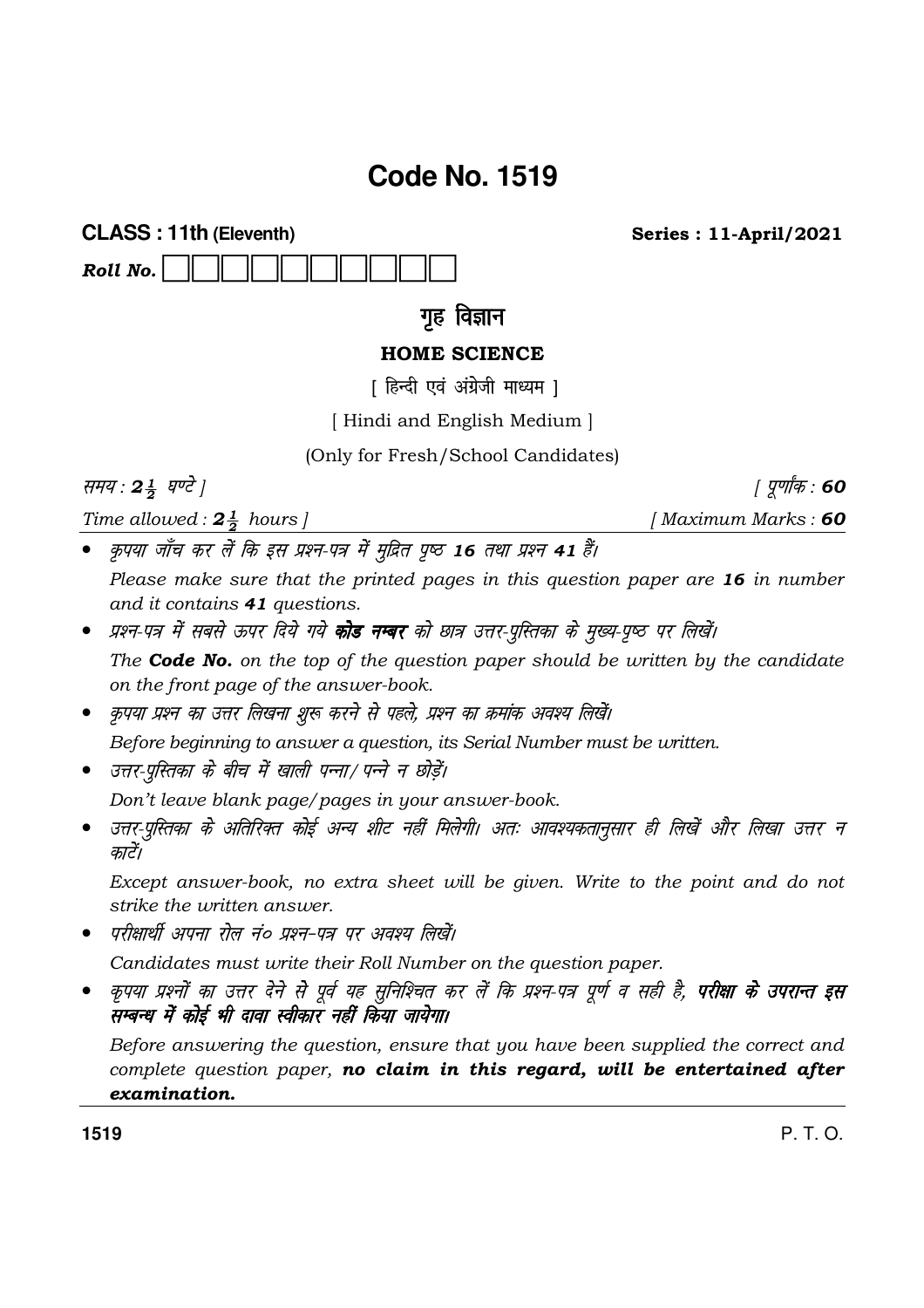#### सामान्य निर्देश :

#### **General Instructions:**

- सभी प्रश्न अनिवार्य हैं। प्रत्येक प्रश्न के अंक उनके सामने दर्शाए गए हैं।  $(i)$ 
	- All questions are compulsory. Marks of each question are indicated against it.
- उत्तर देते समय प्रश्न की संख्या वही लिखिए जो प्रश्न-पत्र में दी गई है।  $(ii)$ Serial No. of your answer should tally with the serial no. of questions.
- (iii) प्रश्न क्रमांक 1 से 30 तक वस्तुनिष्ठ प्रश्न (बहुविकल्पीय एवं रिक्त स्थानों की पूर्ति) हैं। प्रत्येक प्रश्न **एक** अंक का है।

Questions from 1 to 30 are Objective Type Questions (Multiple Choice and Fill in the Blanks). Each question is of **one**-mark.

(iv) प्रश्न संख्या 31 से 35 तक अतिलघु उत्तरीय प्रश्न हैं। प्रत्येक प्रश्न **दो** अंकों का है।

Question numbers 31 to 35 are Very Short Answer Type Questions. Each question is of **two** marks.

प्रश्न संख्या 36 से 39 तक लघु उत्तरीय प्रश्न हैं। प्रत्येक प्रश्न **तीन** अंकों का है।  $(v)$ 

Question numbers 36 to 39 are Short Answer Type Questions. Each question is of **three** marks.

प्रश्न संख्या 40 और 41 दीर्घ उत्तरीय प्रश्न हैं। प्रत्येक प्रश्न **चार** अंकों का है। दीर्घ उत्तीय प्रश्नों में  $(vi)$ आंतरिक छूट उपलब्ध है। ऐसे प्रश्नों में से आपको **केवल एक** ही प्रश्न करना है।

Question numbers 40 and 41 are Long Answer Type Questions. Each question is of four marks. Internal choice is available in Long Answer Type Questions. You have to attempt only one of the given choice in regard to such questions.

नोट : निम्नलिखित बहुविकल्पीय प्रश्नों के उत्तर सही विकल्प चुनकर या खाली स्थान भर कर उत्तर-पुस्तिका में लिखें।

Select the correct option of the following multiple choice questions or fill up answer in answer-book.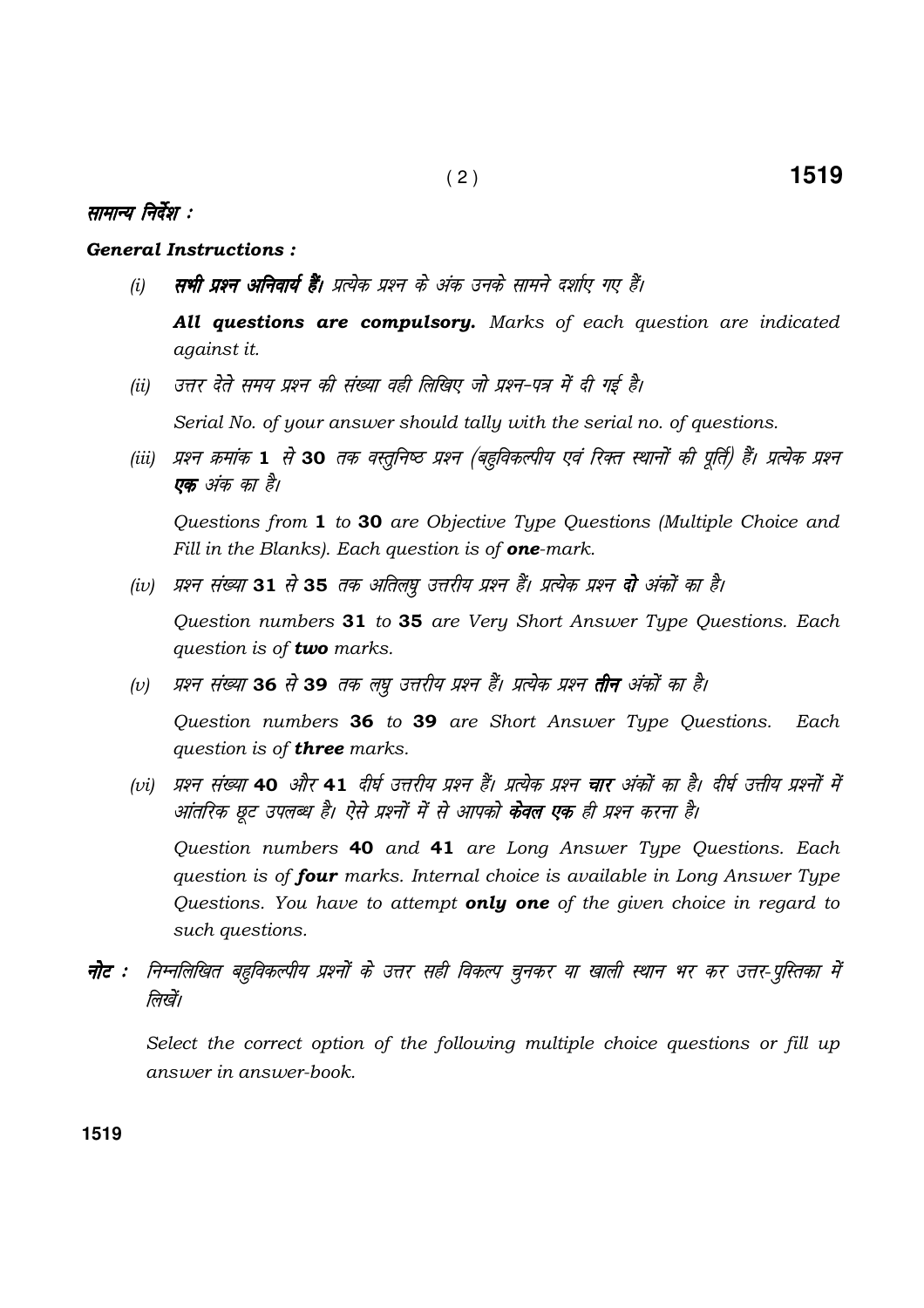$(3)$ 

- 1. विकास से भाव है :
	- (A) गुणों में परिवर्तन
	- (B) आकार, रूप-रंग व बनावट में परिवर्तन
	- (C) कार्य प्रणाली में परिवर्तन
	- (D) उपरोक्त सभी

Development means :

- $(A)$ Changes in quality
- (B) Changes in shape, colour and structure
- (C) Change in working process
- (D) All of these
- 2. लड़कियों में चिंता का कारण होता है:
	- (A) मोटापा
	- (B) अत्यधिक लम्बी व छोटी होना
	- (C) शरीर की बनावट
	- (D) उपरोक्त सभी
	- What is the reason of tension in girls ?
	- $(A)$ Obesity
	- (B) Very large or small
	- (C) Structure of body
	- (D) All of these
- 3. किशोरों का सबसे बड़ा समूह कहलाता है :
	- (A) युवक समूह (B) मंडली
	- (C) भीड़ (D) सखा

 $\mathbf{1}$ 

 $\mathbf{1}$ 

 $\mathbf{1}$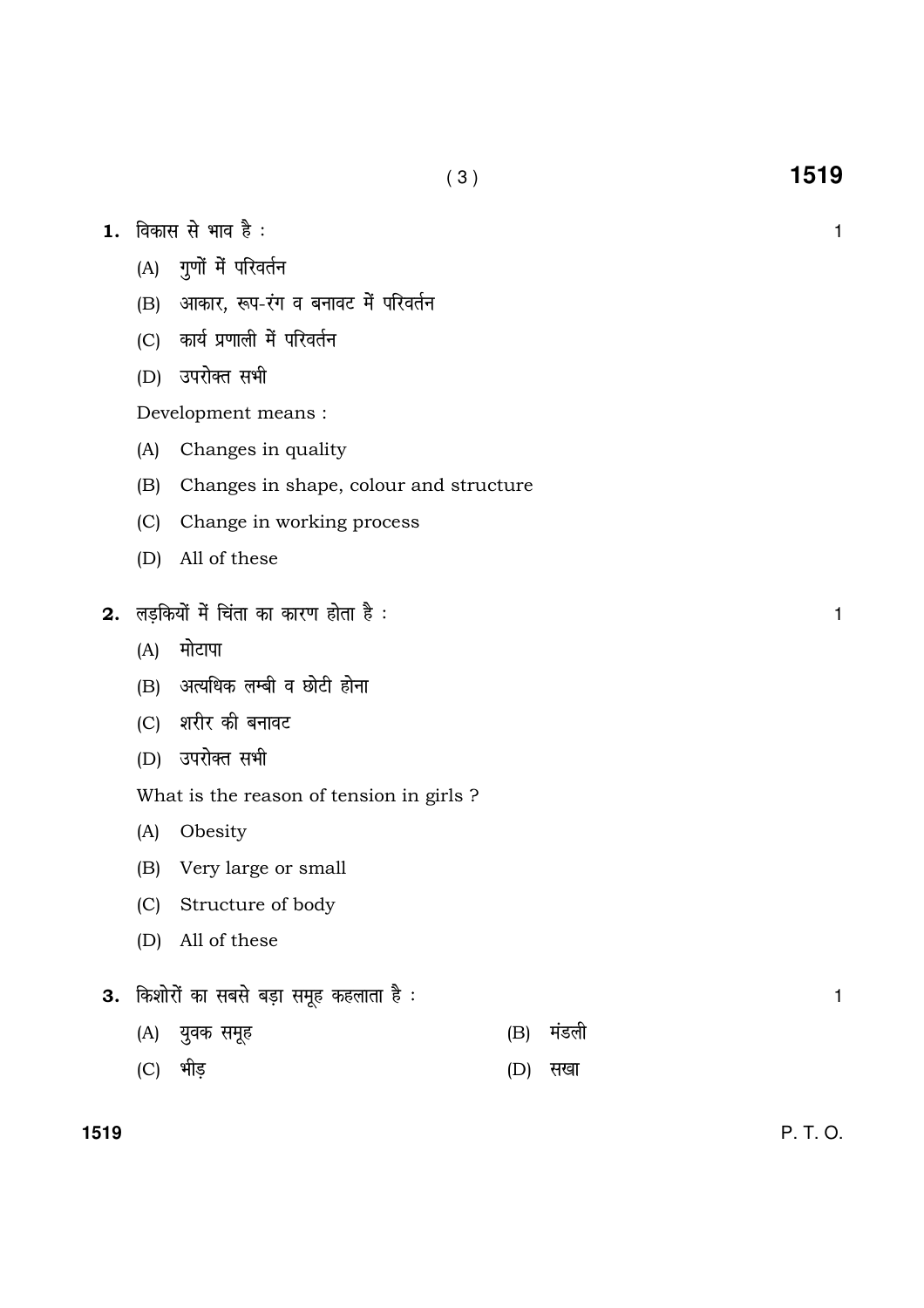|    |     | (4)                                                      |     |               | 1519         |
|----|-----|----------------------------------------------------------|-----|---------------|--------------|
|    |     | The Big group of Adolescents are known as :              |     |               |              |
|    | (A) | Young Group                                              | (B) | Mandali       |              |
|    | (C) | Crowd                                                    | (D) | Friends       |              |
| 4. |     | बालक के विकास में सर्वाधिक प्रभाव किसका रहता है ?        |     |               | $\mathbf{1}$ |
|    |     | (A) दादा-दादी                                            | (B) | समाज          |              |
|    | (C) | रिश्तेदार                                                | (D) | माता-पिता     |              |
|    |     | Who affects the development of a child overall?          |     |               |              |
|    | (A) | Grandparents                                             | (B) | Society       |              |
|    | (C) | Relatives                                                | (D) | Parents       |              |
|    |     | 5. वृद्धि व विकास पर प्रभाव पड़ता है:                    |     |               | $\mathbf{1}$ |
|    | (A) | वातावरण का                                               | (B) | आनुवंशिकता का |              |
|    | (C) | दोनों का                                                 |     | (D) कोई नहीं  |              |
|    |     | Growth and development is affected by :                  |     |               |              |
|    | (A) | Environment                                              | (B) | Heredity      |              |
|    | (C) | <b>Both</b>                                              | (D) | None of these |              |
|    |     | <b>6.</b> सामुदायिक साधनों की रक्षा का दायित्व होता है : |     |               | 1            |
|    | (A) | प्रत्येक नागरिक का                                       |     |               |              |
|    | (B) | हर पुरुष का                                              |     |               |              |
|    | (C) | गरीबों का                                                |     |               |              |
|    | (D) | हर महिला का                                              |     |               |              |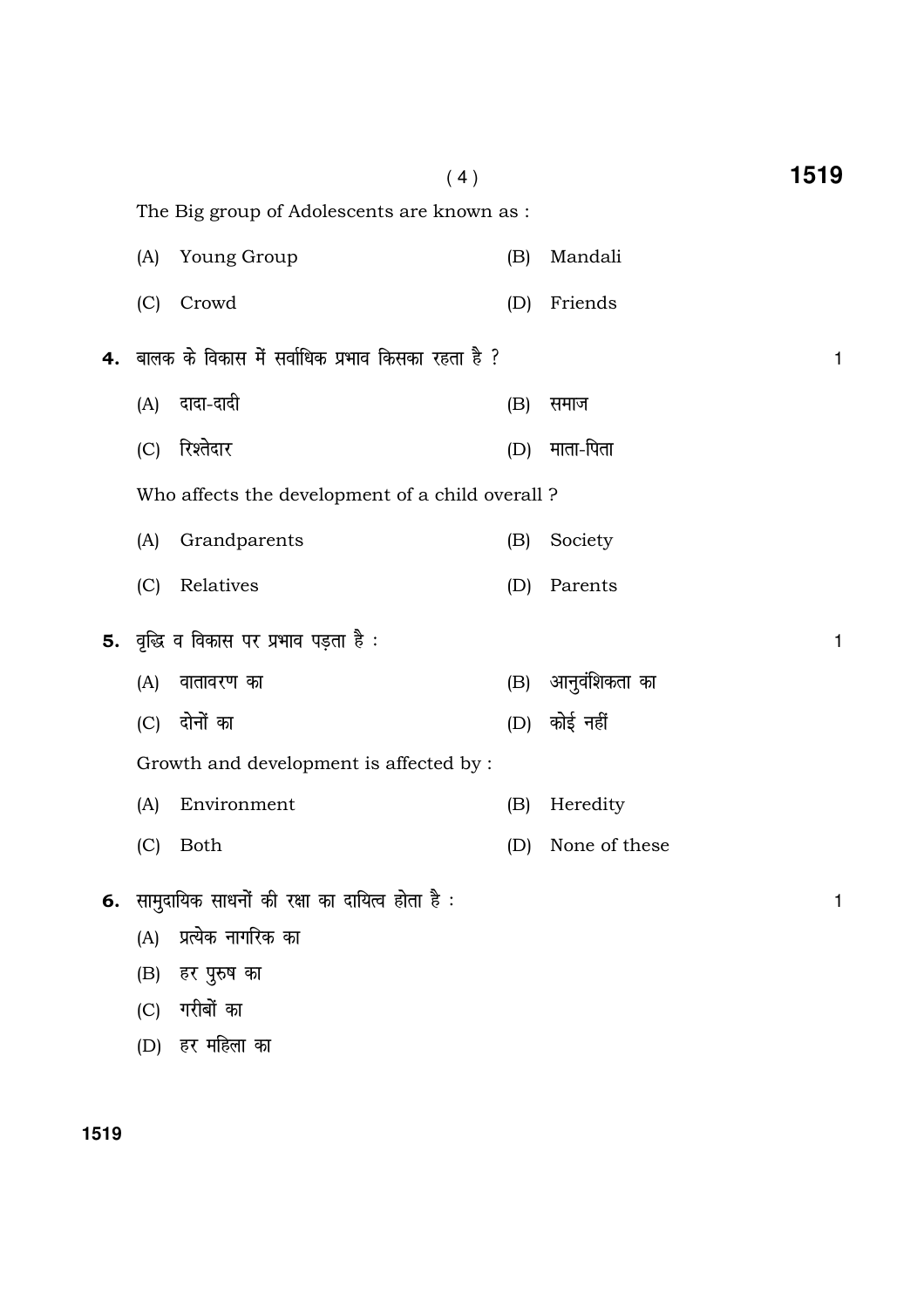(A) Every People (B) Every Man (C) Poor Person (D) Every Woman 7. लड़के अपनी पूर्ण लम्बाई किस आयु में प्राप्त करते हैं ? बाल का सामान कर कर बात कर बात है ।  $(A)$  21 वर्ष (B) 17 वर्ष (C) 16 वर्ष (D) 18 वर्ष In which age, a boy get his full height ? (A) 21 Years (B) 17 Years (C) 16 Years (D) 18 Years 8. जुड़वा बच्चे एक-दूसरे से करते हैं : बार को सामने के लिए कि अपनी करने हैं । अब को सामने के लिए कि अपनी का  $(A)$  अधिक लड़ाई (B) अधिक जलन (C) अधिक प्यार (D) अधिक प्रतिस्पर्धा What twins do with each other ? (A) More fight (B) More Jealous (C) More Love (D) More Competition

**1519** P. T. O.

To save the rights of Community Resources is the responsibility of :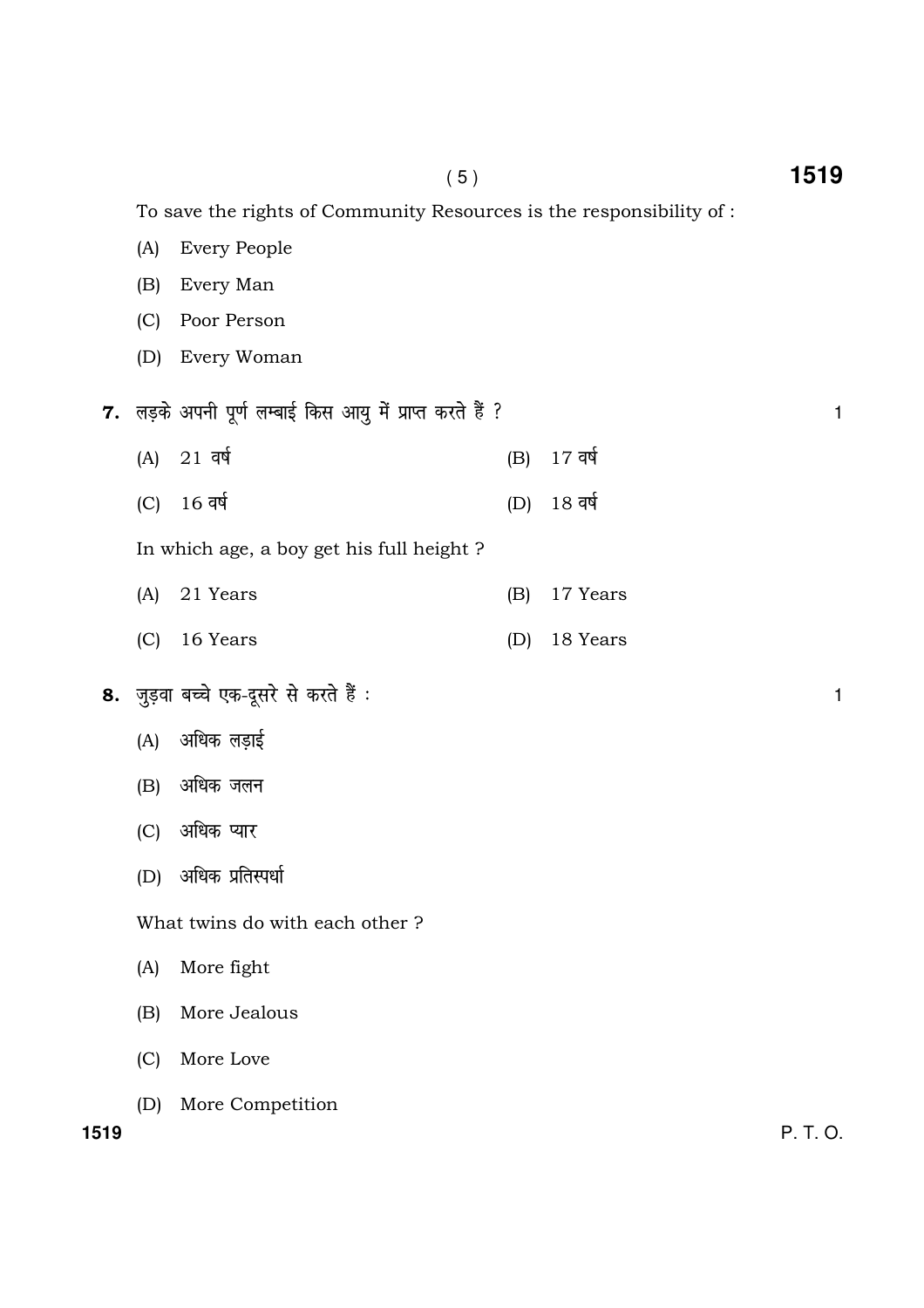|     |     | 9. ज्ञान, निम्नलिखित में से कौन-सा साधन है ? | 1 |
|-----|-----|----------------------------------------------|---|
|     | (A) | भौतिक                                        |   |
|     | (B) | रासायनिक                                     |   |
|     | (C) | आर्थिक                                       |   |
|     | (D) | मानवीय                                       |   |
|     |     | Which one of the resource is knowledge?      |   |
|     | (A) | Physical                                     |   |
|     | (B) | Chemical                                     |   |
|     | (C) | Economic                                     |   |
|     | (D) | Human                                        |   |
| 10. |     | विकास की प्रक्रिया  तक चलती रहती है।         | 1 |
|     |     | Development process continues till           |   |
| 11. |     | प्रेशर कुकर में पौष्टिक तत्व  नष्ट होते हैं। | 1 |
|     | (A) | कम                                           |   |
|     | (B) | ज्यादा                                       |   |
|     | (C) | दोनों                                        |   |
|     |     | (D) कोई भी नहीं                              |   |
|     |     | In pressure cooker, the nutrients destroy    |   |
|     | (A) | Less                                         |   |
|     | (B) | More                                         |   |
|     | (C) | <b>Both</b>                                  |   |
|     | (D) | None of these                                |   |
|     |     |                                              |   |

 $(6)$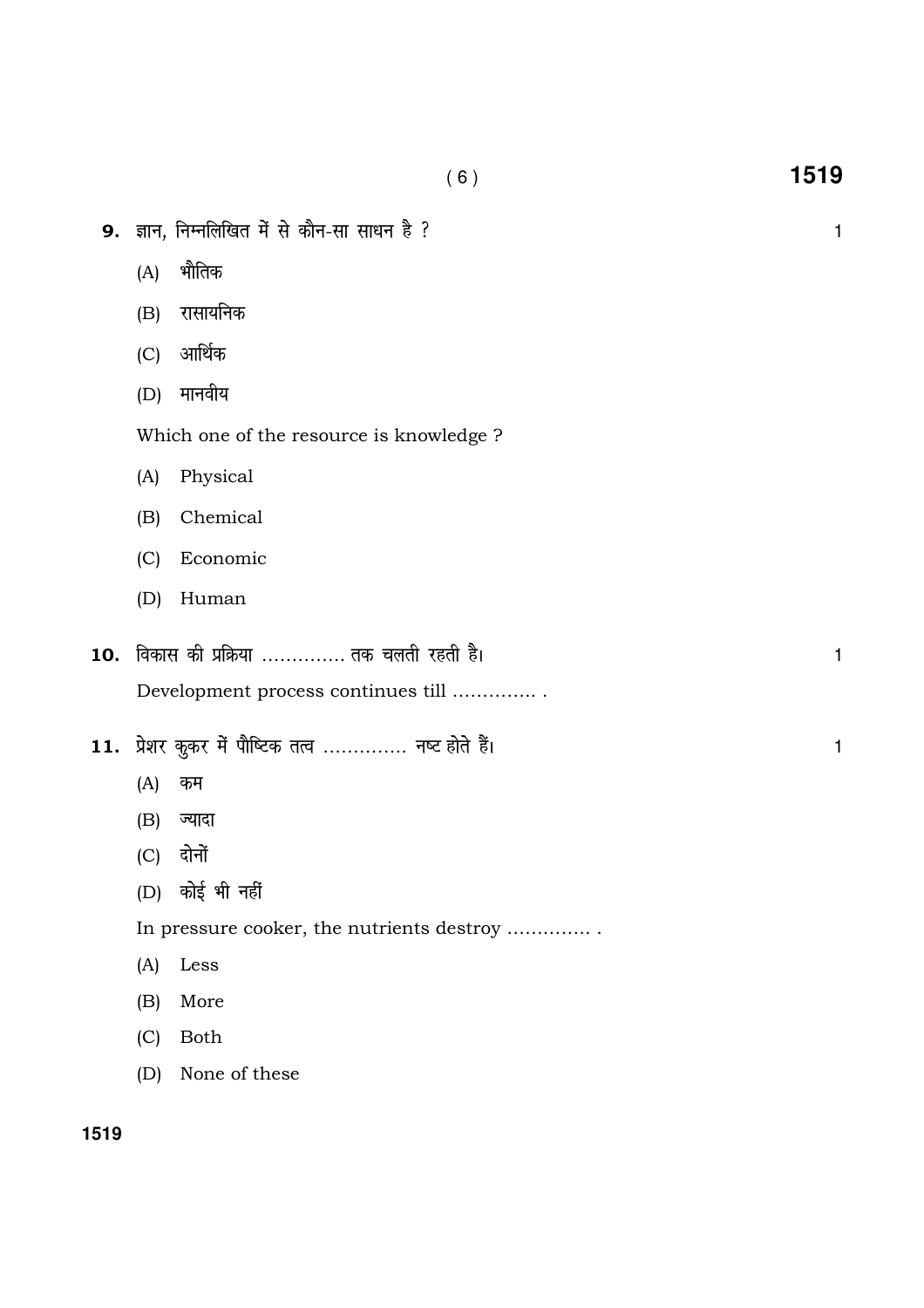- ( 7 ) **1519**
- $12.$  मौद्रिक आय प्राप्त करने के साधन कौन-से हैं ?  $1$ 
	- $(A)$  वेतन
	- $(B)$  घर का काम
	- (C) अपने बच्चों को पढ़ाना
	- $(D)$  निःशुल्क शिक्षा

What are the sources of Money Income ?

- (A) Salary
- (B) Household work
- (C) Study own children
- (D) Free Education
- 13. विवाह के समय किसका चुनाव सबसे अधिक महत्त्वपूर्ण समझा जाता है ?
	- $(A)$  जीवनसाथी का
	- $(B)$  घर व सम्मान का
	- (C) व्यवसाय का
	- $(D)$  नौकरी

Which factor is more important at the time of marriage ?

- (A) Life Partner
- (B) Home and Respect
- (C) Business
- (D) Job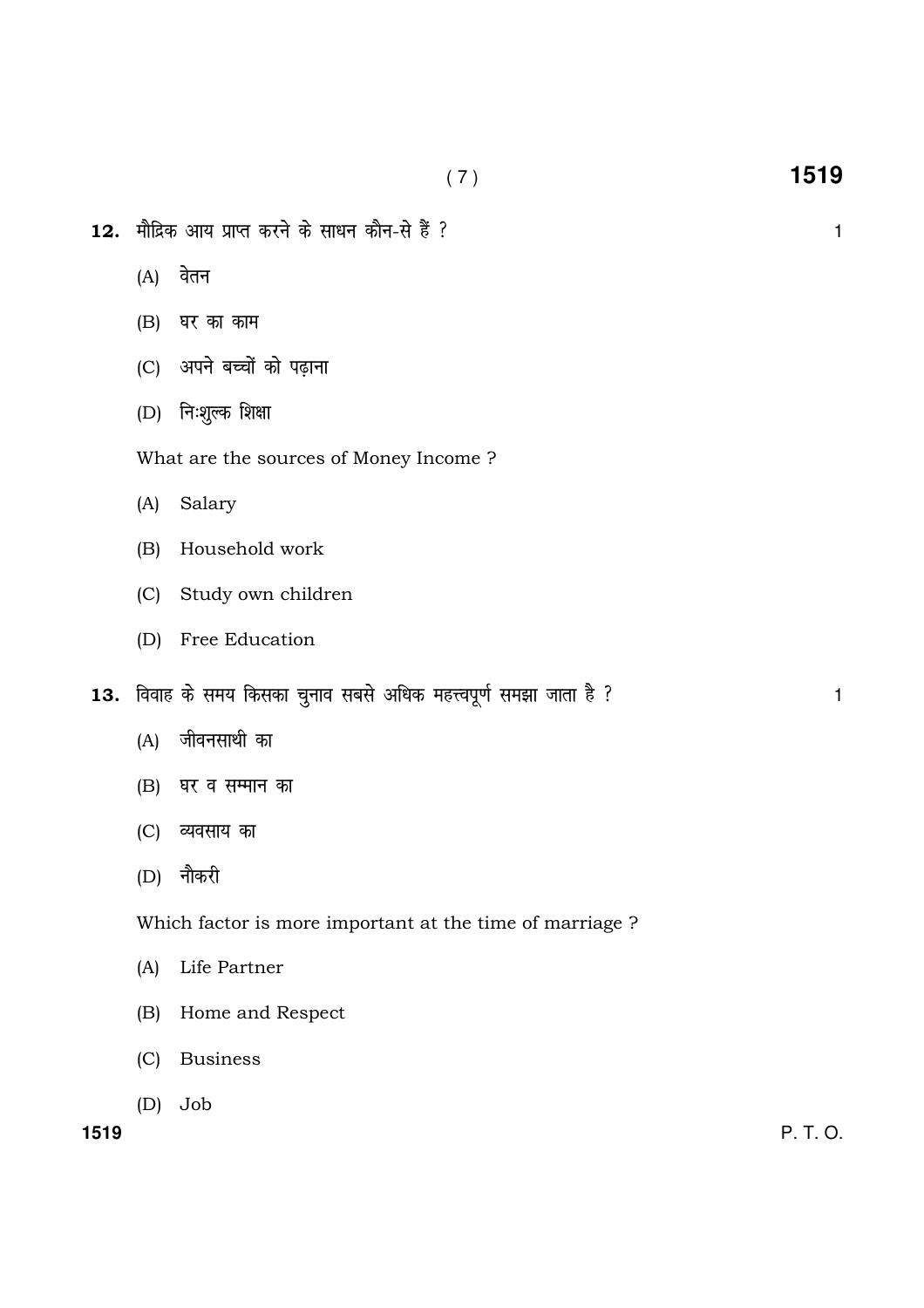- 14. मानसिक आय का सम्बन्ध मुख्य रूप से होता है : बाद कर का सम्बन्ध कर राजनीति के साथ राजनीति ।
	- (A) मुद्रा से
	- (B) वस्तुओं से
	- (C) सेवाओं से
	- (D) आत्मा के संतोष से

Psychic Income is mainly related to :

- (A) Money
- (B) Goods
- (C) Services
- (D) Self Satisfaction
- $15.$  किशोर अवस्था में त्वचा कैसी होती है ? या सामान कर से 11 कर से 11 कर से 11 कर से 11 कर से 11 कर से 11 कर से 11 कर से 11 कर से 11 कर से 11 कर से 11 कर से 11 कर से 11 कर से 11 कर से 11 कर से 11 कर से 11 कर से 11 कर से
	- $(A)$  कोमल
	- $(B)$  कठोर व मोटी
	- (C) मुलायम
	- (D) पारदर्शी

Which type of skin is found in adolescent ?

- (A) Soft
- (B) Hard & Fatty
- (C) Smooth
- (D) Transparent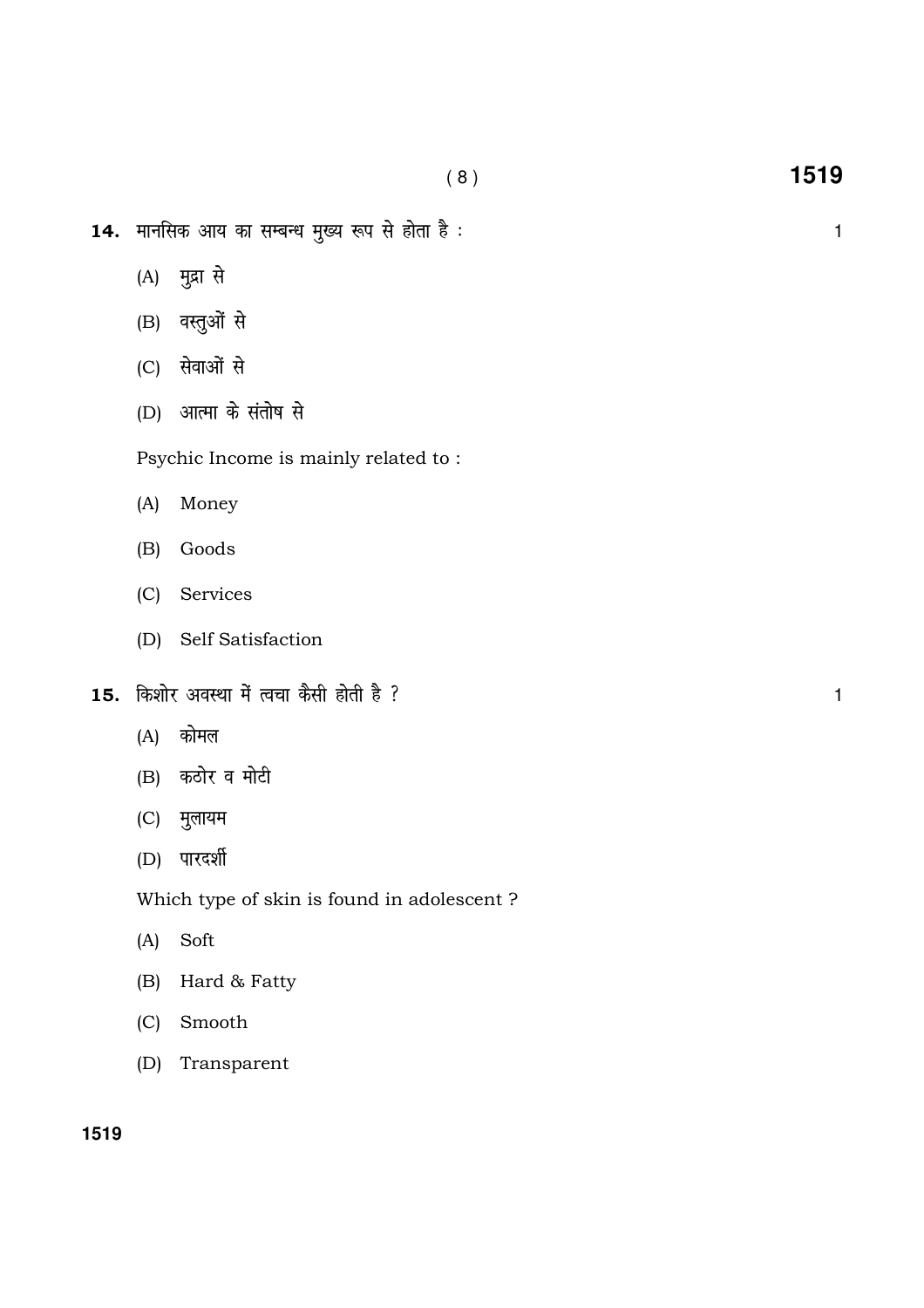|      |     | 16. परिवार की आवश्यकताएँ होती हैं :                     |     |               | 1            |
|------|-----|---------------------------------------------------------|-----|---------------|--------------|
|      | (A) | स्नेह व प्रेम                                           |     |               |              |
|      | (B) | सहयोग                                                   |     |               |              |
|      | (C) | सहनशीलता                                                |     |               |              |
|      | (D) | उपरोक्त सभी                                             |     |               |              |
|      |     | Family needs are :                                      |     |               |              |
|      | (A) | Love and affection                                      |     |               |              |
|      | (B) | Cooperation                                             |     |               |              |
|      | (C) | Patience                                                |     |               |              |
|      | (D) | All of these                                            |     |               |              |
| 17.  |     | शिशु का मस्तिष्क कब अपना पूरा आकार प्राप्त कर लेता है ? |     |               | $\mathbf{1}$ |
|      | (A) | $2 \pi$ ल                                               | (B) | 4 साल         |              |
|      | (C) | 6 साल                                                   | (D) | 8 साल         |              |
|      |     | When brain of an infant takes his complete shape?       |     |               |              |
|      | (A) | 2 Years                                                 | (B) | 4 Years       |              |
|      | (C) | 6 Years                                                 | (D) | 8 Years       |              |
|      |     |                                                         |     |               |              |
| 18.  |     | सबसे अधिक सीमित साधन कौन-सा है ?                        |     |               | 1            |
|      | (A) | ऊर्जा                                                   | (B) | समय           |              |
|      | (C) | ज्ञान                                                   | (D) | कोई भी नहीं   |              |
|      |     | Which resource is only limited ?                        |     |               |              |
|      | (A) | Energy                                                  | (B) | Time          |              |
|      | (C) | Knowledge                                               | (D) | None of these |              |
| 1519 |     |                                                         |     |               | P. T. O.     |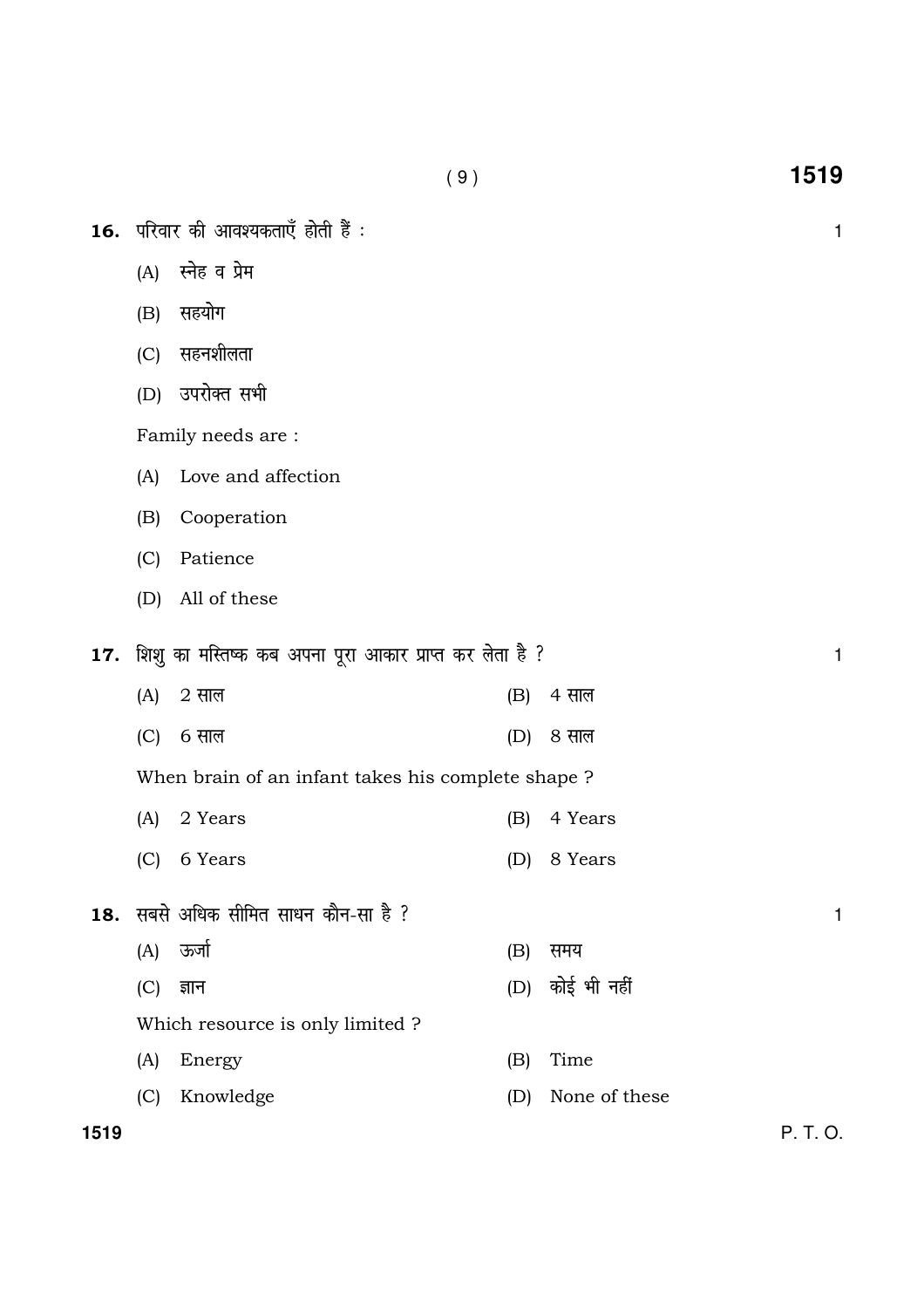|     |         | 19. रंग के नाम को कहा जाता है :                                      |     |              | $\mathbf{1}$ |
|-----|---------|----------------------------------------------------------------------|-----|--------------|--------------|
|     | (A) रंग |                                                                      | (B) | द्यू         |              |
|     | (C)     | प्राथमिक रंग                                                         | (D) | मूल्य        |              |
|     |         | Colour is also known as :                                            |     |              |              |
|     | (A)     | Colour                                                               | (B) | Hue          |              |
|     | (C)     | Primary Colour                                                       | (D) | Values       |              |
| 20. |         | भारत जैसे गर्म देशों में मकान की दिशा कैसी होनी चाहिए ?              |     |              | $\mathbf{1}$ |
|     |         | (A) पूर्व की ओर                                                      | (B) | पश्चिम की ओर |              |
|     |         | (C) उत्तर की ओर                                                      | (D) | दक्षिण की ओर |              |
|     |         | In which direction, home has to be made in hot countries like India? |     |              |              |
|     | (A)     | East facing                                                          | (B) | West facing  |              |
|     | (C)     | North facing                                                         | (D) | South facing |              |
| 21. |         | लाल, पीला और नीला रंग कहलाते हैं :                                   |     |              | $\mathbf{1}$ |
|     | (A)     | उष्ण रंग                                                             |     |              |              |
|     | (B)     | शीतल रंग                                                             |     |              |              |
|     | (C)     | हल्के रंग                                                            |     |              |              |
|     | (D)     | भारी रंग                                                             |     |              |              |
|     |         | Red, Yellow and blue colours are called :                            |     |              |              |
|     | (A)     | Hot Colour                                                           |     |              |              |
|     | (B)     | Cool Colour                                                          |     |              |              |
|     |         |                                                                      |     |              |              |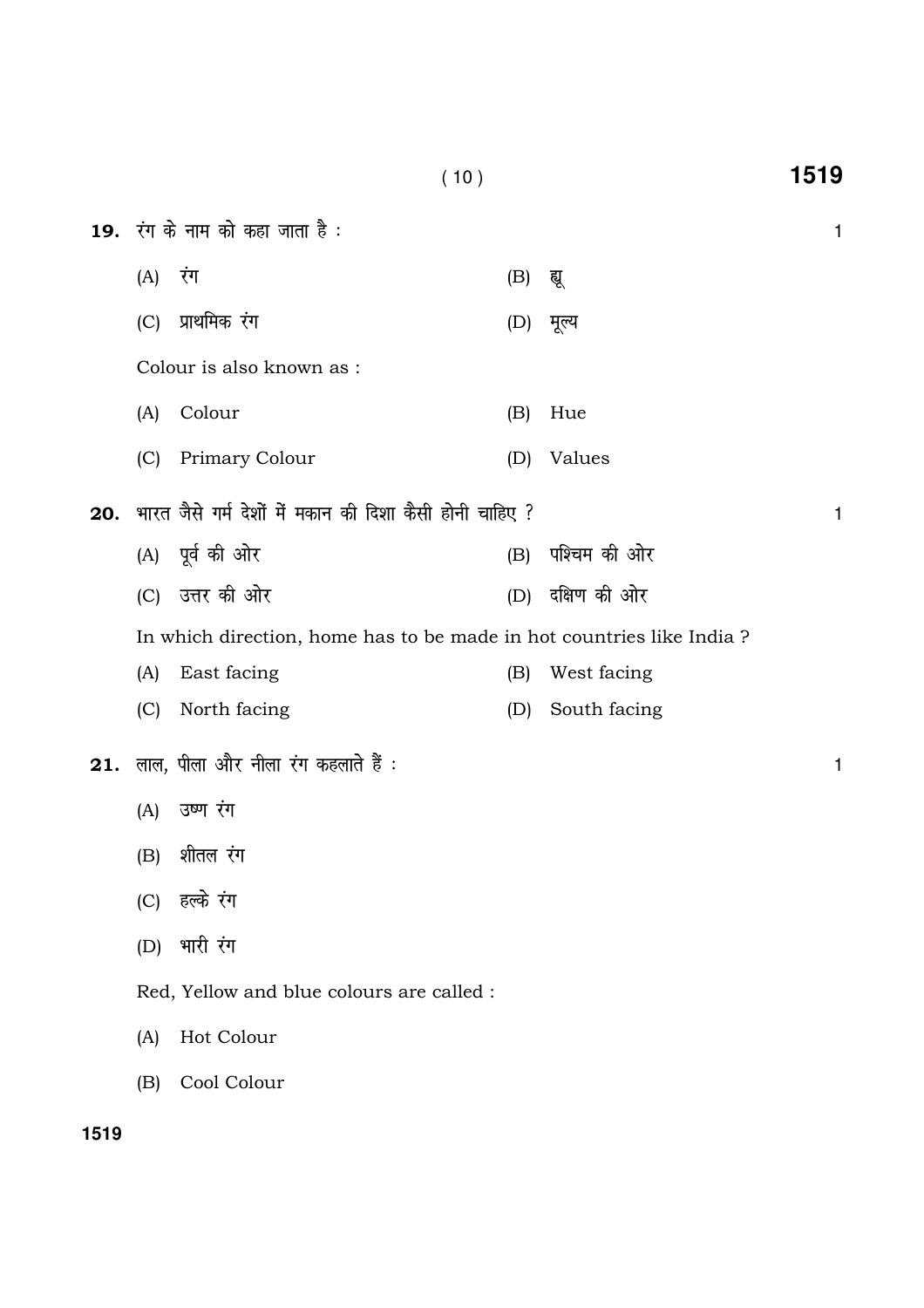|      | (C) | Light Colour                                       |     |                    |              |
|------|-----|----------------------------------------------------|-----|--------------------|--------------|
|      |     | (D) Heavy Colour                                   |     |                    |              |
|      |     | 22. व्यवसाय के चुनाव में सहायता करते हैं :         |     |                    | $\mathbf{1}$ |
|      | (A) | प्रोत्साहन                                         |     |                    |              |
|      | (B) | कार्य-कुशलता                                       |     |                    |              |
|      | (C) | दिलचस्पी                                           |     |                    |              |
|      |     | (D) उपरोक्त सभी                                    |     |                    |              |
|      |     | What help in choosing the business ?               |     |                    |              |
|      | (A) | Appreciation                                       |     |                    |              |
|      | (B) | Work performance                                   |     |                    |              |
|      | (C) | Interest                                           |     |                    |              |
|      | (D) | All of these                                       |     |                    |              |
| 23.  |     | बच्चा परिवार से सीखता है :                         |     |                    | $\mathbf{1}$ |
|      | (A) | संरक्षण                                            | (B) | प्यार              |              |
|      | (C) | आदर्श मूल्य                                        | (D) | उपरोक्त सभी        |              |
|      |     | A child learns from the family :                   |     |                    |              |
|      | (A) | Protection                                         | (B) | Love and affection |              |
|      | (C) | <b>Ideal Values</b>                                | (D) | All of these       |              |
| 24.  |     | बालक के विकास पर सबसे अधिक प्रभाव किसका पड़ता है ? |     |                    | $\mathbf{1}$ |
|      | (A) | रेडियो                                             | (B) | संगीत              |              |
|      | (C) | चलचित्र                                            | (D) | परिवार             |              |
| 1519 |     |                                                    |     |                    | P. T. O.     |

( 11 ) **1519**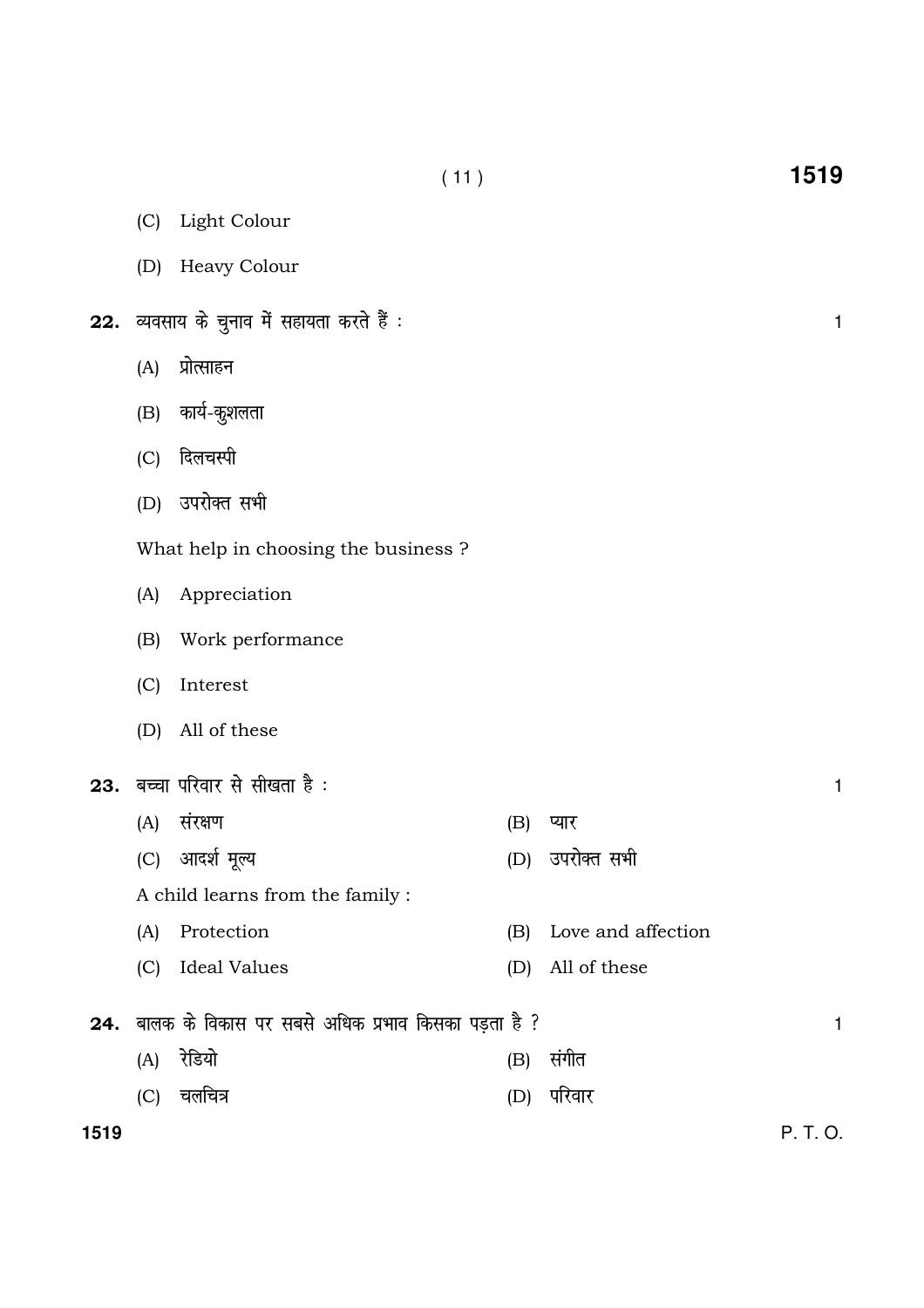|     |     | (12)                                                                 |     |              | 1519 |
|-----|-----|----------------------------------------------------------------------|-----|--------------|------|
|     |     | Which one has more affect on child development?                      |     |              |      |
|     | (A) | Radio                                                                | (B) | Music        |      |
|     | (C) | Cinema                                                               | (D) | Family       |      |
| 25. |     | ये वे लक्ष्य होते हैं जो हमारी दैनिक आवश्यकताओं की पूर्ति करते हैं : |     |              | 1    |
|     | (A) | अल्पकालीन                                                            | (B) | मध्यकालीन    |      |
|     | (C) | दीर्घकालीन                                                           | (D) | लघु          |      |
|     |     | Those aim which fulfil our daily needs :                             |     |              |      |
|     | (A) | Short term                                                           | (B) | Mid term     |      |
|     | (C) | Long term                                                            | (D) | Small        |      |
| 26. |     | शीतलता का आभास देने वाला रंग है :                                    |     |              | 1    |
|     | (A) | नीला                                                                 | (B) | लाल          |      |
|     | (C) | पीला                                                                 | (D) | भूरा         |      |
|     |     | The colour which gives the effect of cooling:                        |     |              |      |
|     | (A) | Blue                                                                 | (B) | Red          |      |
|     | (C) | Yellow                                                               | (D) | <b>Brown</b> |      |
| 27. |     | व्यवस्था के कितने चरण हैं ?                                          |     |              | 1    |
|     | (A) | दो                                                                   | (B) | चार          |      |
|     | (C) | पाँच                                                                 | (D) | आठ           |      |
|     |     | How many steps are in Management?                                    |     |              |      |
|     | (A) | Two                                                                  | (B) | Four         |      |
|     | (C) | Five                                                                 | (D) | Eight        |      |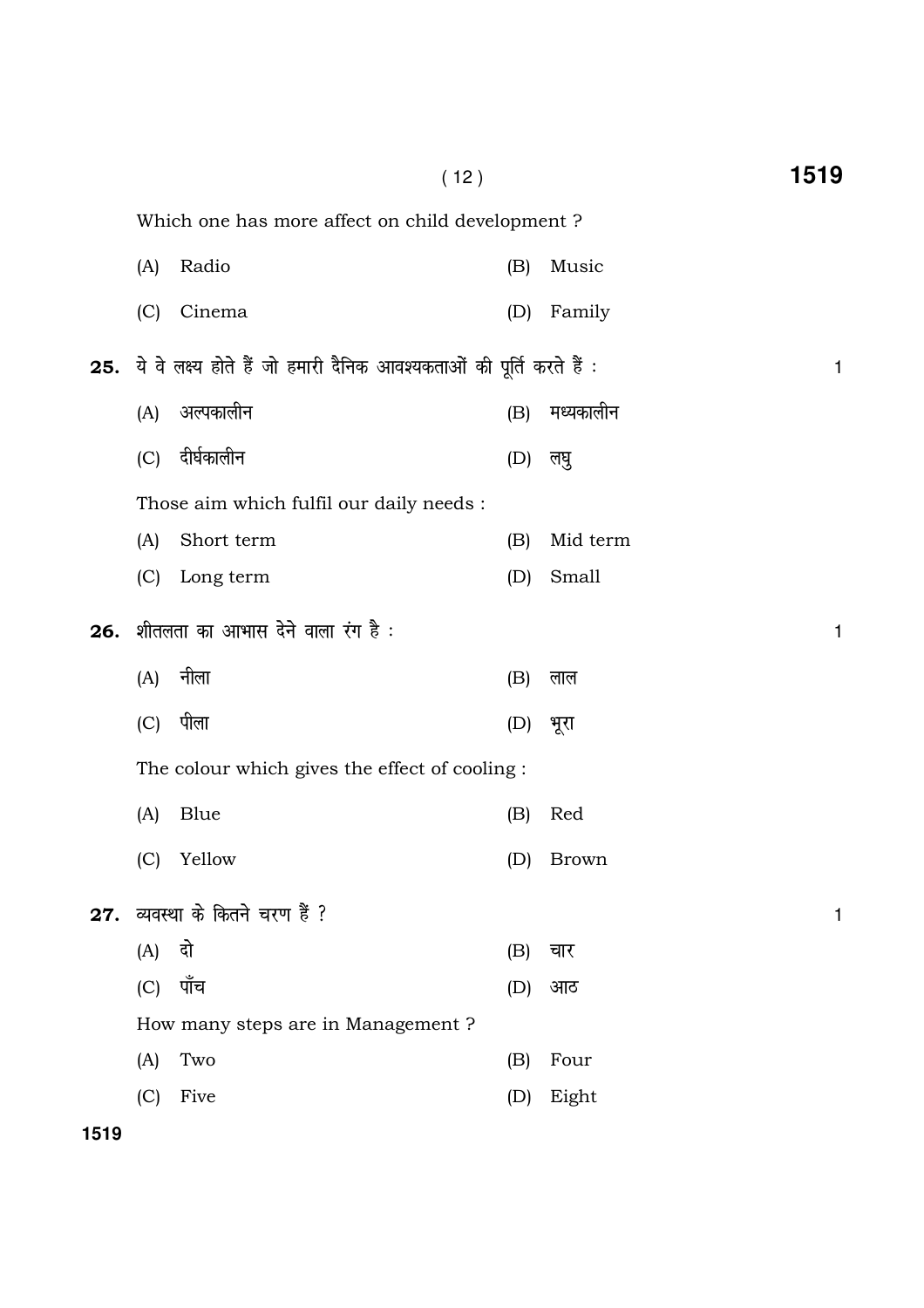$28.$  निम्न में से कौन-सा परिवार का आदर्श बजट होगा ?  $1$ 

- (A) संतुलित बजट
- $(B)$  बचत का बजट
- $(C)$  घाटे का बजट
- $(D)$  कोई भी नहीं

Which one is an Ideal Budget of family ?

- (A) Balanced Budget
- (B) Saving Budget
- (C) Deficit Budget
- (D) None of these
- $29.$  परिवार में हिसाब-किताब रखने की विधियाँ :  $\hspace{1.5cm}$ 
	- $(A)$  दैनिक आय-व्यय का हिसाब
	- $(B)$  सामान्य खाताबही
	- (C) आय का चिहा एवं अन्य खर्चे
	- (D) उपरोक्त सभी

The types of Income and Expenditure Account Book :

- (A) Daily Income-Expenditure Account
- (B) Routine Diary
- (C) Income Record & Other Expenses
- (D) All of these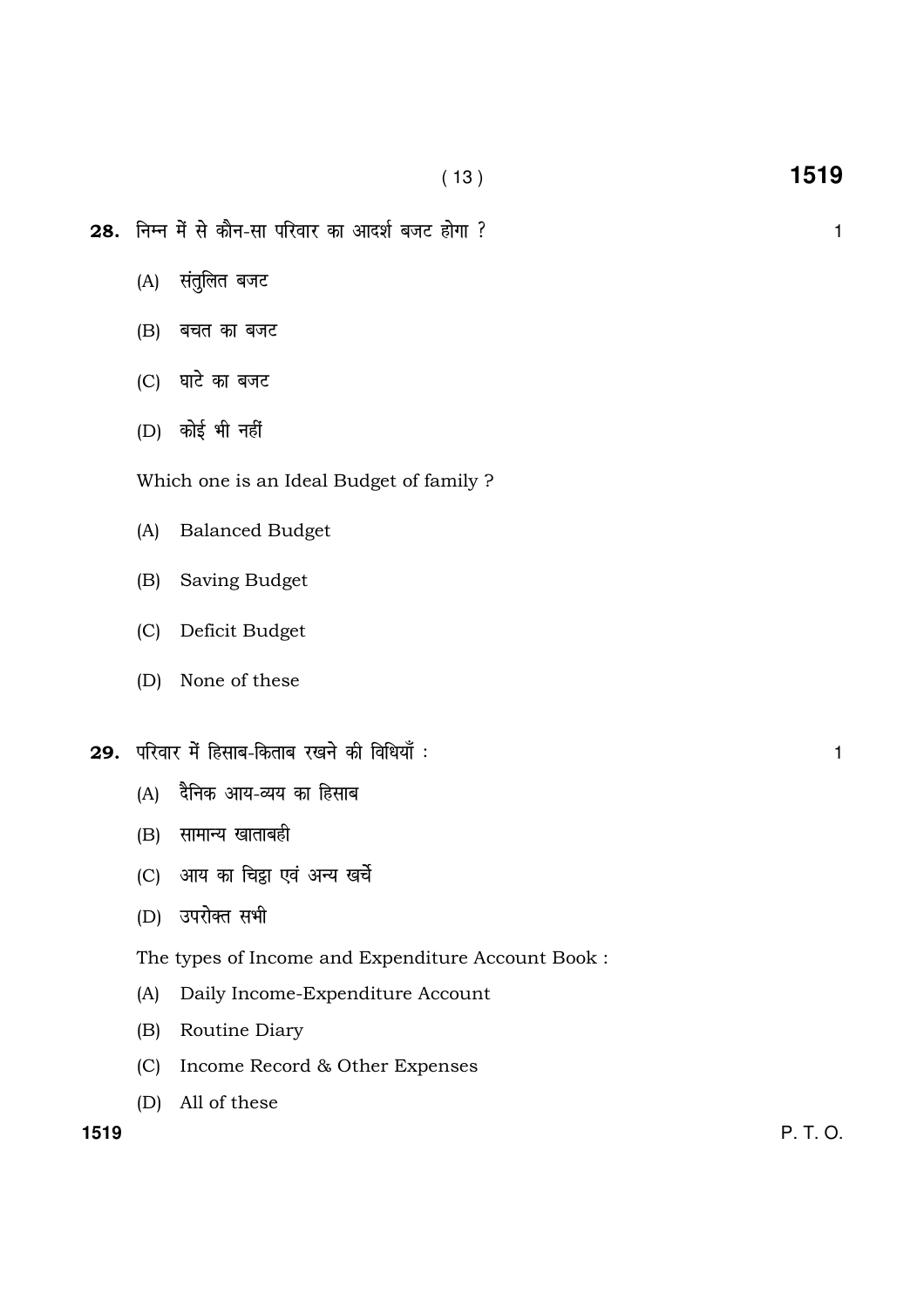- 30. घर खरीदते समय किन-किन बातों का ध्यान रखना चाहिए ?
	- $(A)$  स्थान
	- $(B)$  दिशा
	- $(C)$  भूमि
	- (D) उपरोक्त सभी

While purchasing home, we should keep in mind :

- (A) Place
- (B) Direction
- (C) Land
- (D) All of these
- नोट : निम्नलिखित प्रत्येक प्रश्न का उत्तर 2-3 पंक्तियों में दीजिए : Answer the following questions in 2-3 lines each :
- $31.$  गैस के चूल्हे की देखभाल कैसे करेंगे ? How will you care gas burner ?  $32.$  शैशवावस्था क्या है ?  $\overline{\phantom{a}}$ What is infancy ?  $33.$  बचत से क्या अभिप्राय है ?

What do you mean by Savings ?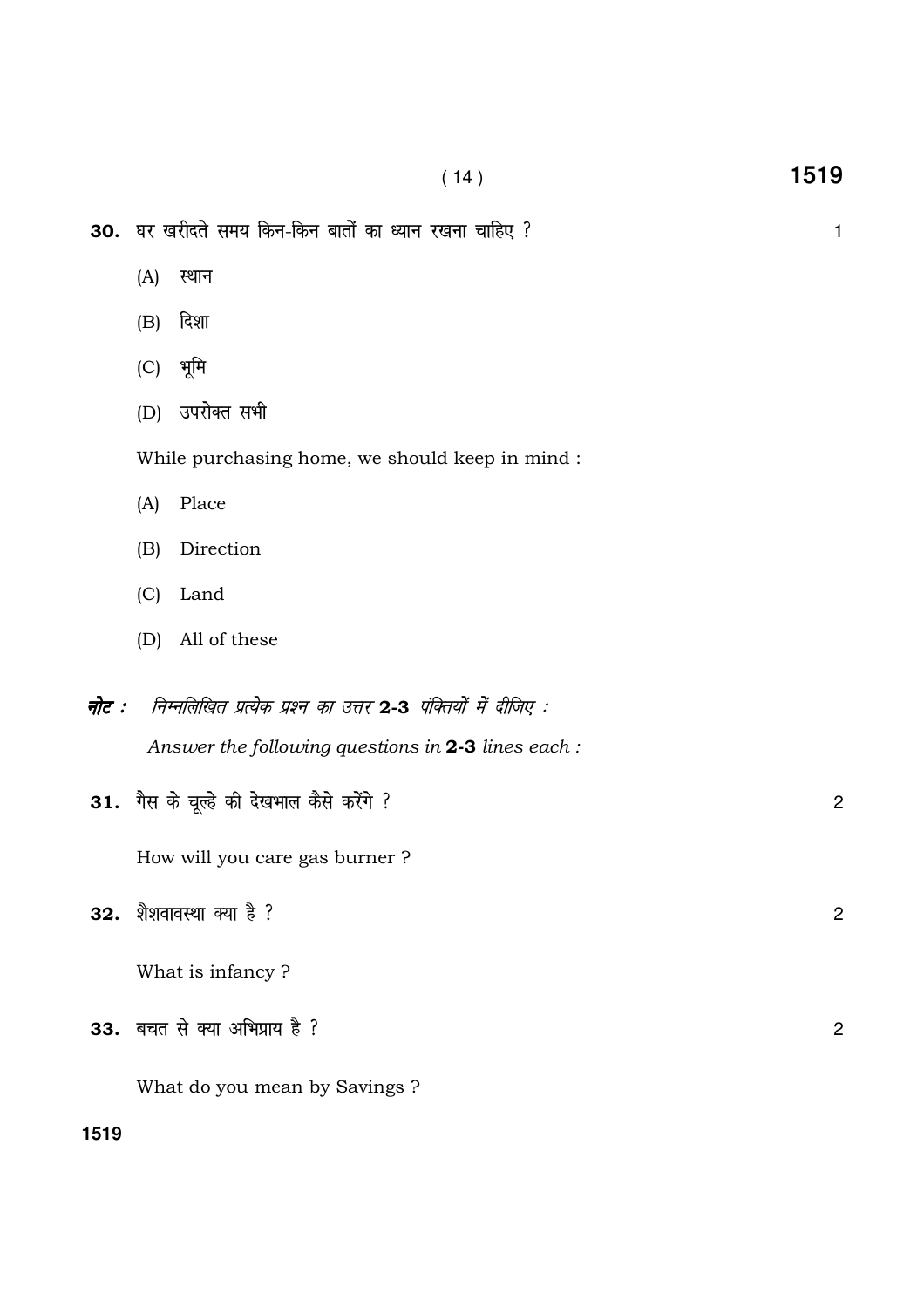|       | (15)                                                         | 1519           |
|-------|--------------------------------------------------------------|----------------|
|       | 34. पारिवारिक साधनों को कितने वर्गों में बाँटा जा सकता है ?  | $\mathbf{2}$   |
|       | How many groups can be done of family Resources?             |                |
|       | 35. परिवार से क्या अभिप्राय है ?                             | $\overline{c}$ |
|       | What is meaning of family?                                   |                |
| नोट : | निम्नलिखित प्रत्येक प्रश्न का उत्तर 4-5 पंक्तियों में दीजिए। |                |
|       | Answer the following questions into 4-5 lines each.          |                |
|       | <b>36.</b> पारिवारिक बजट कितने प्रकार का होता है ?           | 3              |
|       | Write the types of Family Budget.                            |                |
|       | 37.  पारिवारिक साधनों की <i>तीन</i> विशेषताएँ लिखें।         | 3              |
|       | Write <b>three</b> characteristics of Family Resources.      |                |
|       | 38. प्रेशर कुकर के लाभ क्या हैं ?                            | 3              |
|       | What are the benefits of Pressure Cooker?                    |                |
| 39.   | किशोरावस्था की विभिन्न अवस्थाएँ कौन-कौन सी हैं ?             | 3              |
|       | Write down the stages of Adolescents.                        |                |
| नोट : | निम्नलिखित प्रत्येक प्रश्न का उत्तर 5-7 पंक्तियों में दीजिए। |                |
|       | Answer the following questions in 5-7 lines each.            |                |
|       | 40. बिजली बचाने के कोई <i>सात</i> उपाय बताइए।                | $\overline{4}$ |
|       | Write the <b>seven</b> methods to save the electricity.      |                |
| 1519  |                                                              | P. T. O.       |